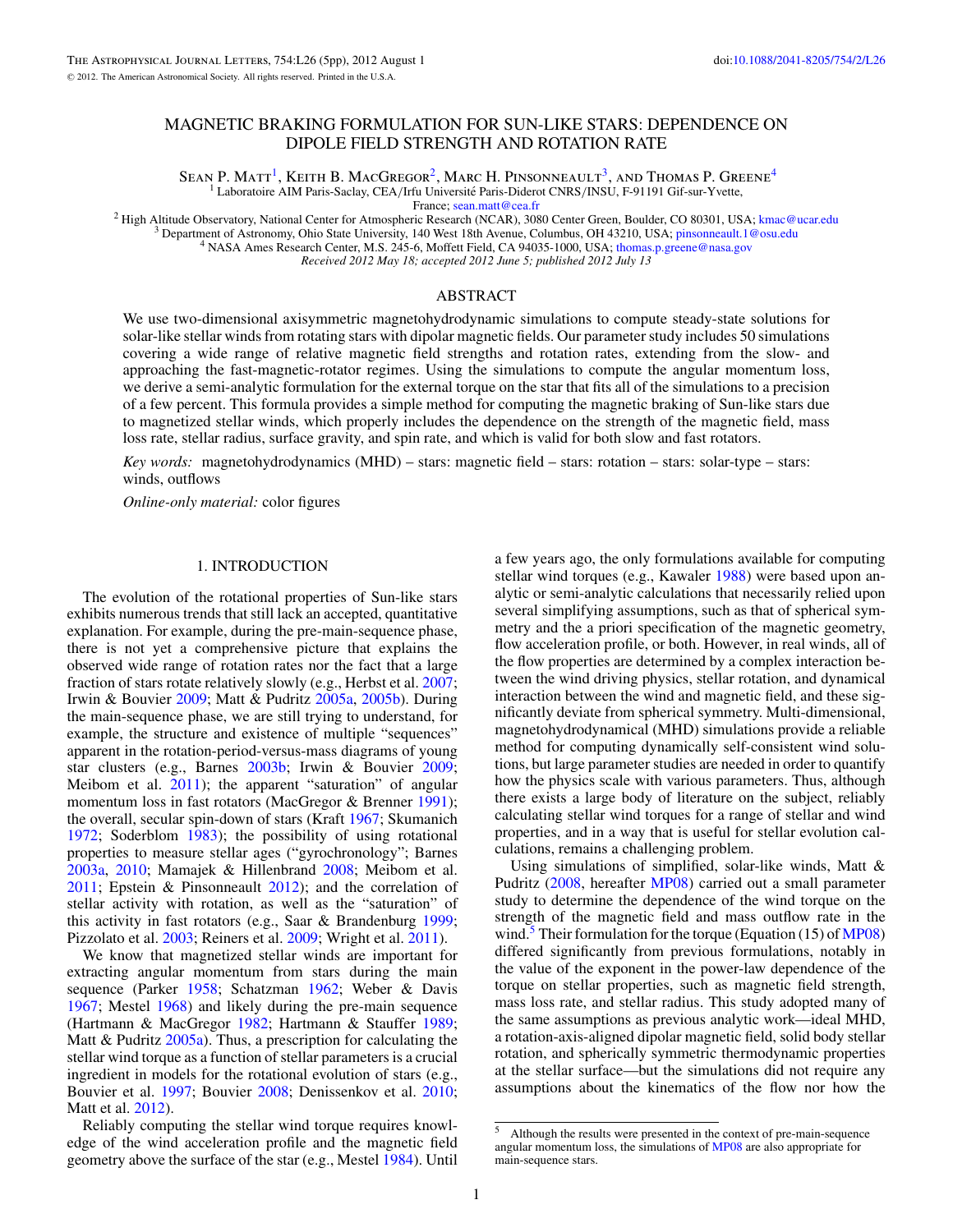<span id="page-1-0"></span>magnetic geometry was modified by the flow. Thus, the [MP08](#page-4-0) torque is the most dynamically self-consistent formulation for the torque from Sun-like stars to date, and the implications for stellar evolution are still being explored.

At the same time, this formulation is derived from simulations with variations only in the magnetic field strength (relative to the mass loss rate and surface gravity). It does not fully capture the effects of different rotation rates, different thermodynamic (or energetic) properties of the wind, nor more complex magnetic geometries. Given the importance of computing stellar wind torques for a range of stellar ages (and thus a range of rotation rates), the natural next step is to extend the parameter study of [MP08](#page-4-0) to include variations in both magnetic field strength and stellar rotation rate. In this Letter, we present such a parameter study and, from these results, derive the most generally applicable stellar wind torque formula to date.

## 2. SIMULATION METHOD AND PARAMETER STUDY

We use the simulation code and method described in [MP08](#page-4-0) to compute steady-state wind solutions for Sun-like stars with a dipole magnetic field. We briefly describe the method here, and the reader will find further details in [MP08](#page-4-0) and references therein. The code solves the equations of ideal MHD under the assumption of axisymmetry and a polytropic equation of state  $(P \propto \rho^{\gamma})$ . In each simulation, the numerical grid is initialized with a spherically symmetric, thermally driven Parker wind solution (Parker [1958\)](#page-4-0), plus an analytic dipole magnetic field. Once the simulations begin, the wind solution relaxes to a steady state resulting from a dynamical balance between the accelerating wind and rotating magnetic field. The steady-state solution is entirely determined by the conditions that are present at the base of the wind (the "surface" of the star).

For a given initial magnetic geometry, unique wind solutions are determined by dimensionless parameters, which can be given as three velocity ratios— $v_A/v_{\text{esc}}, c_s/v_{\text{esc}},$  and *f* specified at the surface and equator of the star—plus the adiabatic index *γ* . Here,  $v_A$  is the Alfvén speed,  $v_{\text{esc}}$  is the gravitational escape speed,  $c_s$ is the thermal sound speed, and *f* is the equatorial rotation speed divided by the breakup speed,

$$
v_{A}/v_{\rm esc} = B_{*}(4\pi \rho_{*})^{-1/2} (2GM_{*}/R_{*})^{-1/2}, \qquad (1)
$$

$$
f \equiv \Omega_* R_*^{3/2} (GM_*)^{-1/2}, \tag{2}
$$

where  $B_*$  is the magnetic field strength at the stellar equator,  $\rho_*$  is the mass density at the base of the wind, *G* is Newton's gravitational constant,  $M_*$  is the stellar mass,  $R_*$  is the stellar radius, and  $\Omega_*$  is the (solid body) angular rotation rate of the stellar surface ( $=2\pi/P_*$ , where  $P_*$  is the rotation period).

The torque formulation of [MP08](#page-4-0) is based on nine simulations with variations in the parameter  $v_A/v_{\text{esc}}$ . They also presented five simulations with variations in the other parameters, *f*,  $c_s/v_{\text{esc}}$ , or  $\gamma$ , which demonstrated that these parameters affect the torque in a way that is not captured by their fit formulation. Motivated by the fact that the study of [MP08](#page-4-0) is based on a relatively small number of simulations and by the importance of precisely determining the torque for a range of stellar rotation rates, the present work extends the parameter study of [MP08](#page-4-0) to include 50 simulations sampling a large range in both  $v_A/v_{\text{esc}}$ and *f*. For all simulations presented here, we adopt a dipole magnetic geometry and fix  $\gamma = 1.05$  and  $c_s/v_{\text{esc}} = 0.222$ , as in the "fiducial" case of [MP08.](#page-4-0)

**Table 1** Simulation Parameters and Results

| Case            | f         | $v_{\rm A}/v_{\rm esc}$ | r     | $r_A/R_*$ |
|-----------------|-----------|-------------------------|-------|-----------|
| $\mathbf{1}$    | 0.0000995 | 0.0753                  | 27.5  | 5.15      |
| $\overline{c}$  | 0.0000995 | 0.301                   | 446   | 9.42      |
| 3               | 0.0000995 | 1.51                    | 13500 | 19.5      |
| $\overline{4}$  | 0.000997  | 0.0301                  | 4.11  | 3.31      |
| 5               | 0.000997  | 0.0753                  | 25.8  | 5.04      |
| 6               | 0.000997  | 0.301                   | 437   | 9.58      |
| 7               | 0.000997  | 1.51                    | 13000 | 19.4      |
| 8               | 0.00393   | 0.0753                  | 25.8  | 5.03      |
| <b>g</b> a      | 0.00386   | 0.209                   | 215   | 8.36      |
| 10              | 0.00393   | 0.301                   | 436   | 9.57      |
| 11              | 0.00386   | 0.418                   | 837   | 10.9      |
| 12              | 0.00393   | 0.953                   | 4900  | 15.8      |
| 13              | 0.00393   | 1.51                    | 13000 | 19.4      |
| 14              | 0.0101    | 0.0753                  | 25.6  | 5.01      |
| 15              | 0.0101    | 0.301                   | 432   | 9.50      |
| 16              | 0.0101    | 1.51                    | 12700 | 19.4      |
| 17              | 0.0202    | 0.0753                  | 24.9  | 4.95      |
| 18              | 0.0202    | 0.301                   | 417   | 9.31      |
| 19              | 0.0202    | 1.51                    | 11900 | 19.2      |
| 20              | 0.0299    | 0.0753                  | 24.0  | 4.86      |
| 21              | 0.0299    | 0.301                   | 395   | 9.04      |
| 22              | 0.0299    | 1.51                    | 10900 | 18.7      |
| 23              | 0.0403    | 0.0753                  | 22.8  | 4.74      |
| 24              | 0.0403    | 0.301                   | 367   | 8.73      |
| 25              | 0.0403    | 1.51                    | 9840  | 18.1      |
| 26              | 0.0493    | 0.0753                  | 21.6  | 4.62      |
| 27 <sup>a</sup> | 0.0493    | 0.235                   | 212   | 7.66      |
| 28              | 0.0493    | 0.301                   | 341   | 8.44      |
| 29              | 0.0493    | 1.51                    | 8960  | 17.5      |
| 30              | 0.0594    | 0.0753                  | 20.1  | 4.49      |
| 31              | 0.0594    | 0.301                   | 312   | 8.12      |
| 32              | 0.0594    | 1.51                    | 8020  | 16.8      |
| 33              | 0.0986    | 0.0301                  | 2.70  | 2.82      |
| 34              | 0.0986    | 0.0753                  | 14.6  | 3.96      |
| 35 <sup>a</sup> | 0.0986    | 0.209                   | 104   | 5.98      |
| 36 <sup>a</sup> | 0.0987    | 0.254                   | 150   | 6.44      |
| 37 <sup>a</sup> | 0.0986    | 0.301                   | 211   | 6.97      |
| 38 <sup>a</sup> | 0.0986    | 0.363                   | 295   | 7.53      |
| 39 <sup>a</sup> | 0.0990    | 0.502                   | 580   | 8.77      |
| 40 <sup>a</sup> | 0.0986    | 0.602                   | 857   | 9.58      |
| 41 <sup>a</sup> | 0.0986    | 0.940                   | 2130  | 11.8      |
| 42 <sup>a</sup> | 0.0986    | 2.10                    | 10400 | 16.8      |
| 43 <sup>a</sup> | 0.0986    | 3.01                    | 20500 | 19.3      |
| 44              | 0.197     | 0.0753                  | 5.39  | 2.83      |
| 45              | 0.197     | 0.301                   | 75.9  | 4.93      |
| 46 <sup>a</sup> | 0.197     | 0.495                   | 212   | 6.26      |
| 47              | 0.197     | 1.51                    | 2120  | 10.5      |
| 48              | 0.403     | 0.753                   | 88.0  | 4.61      |
| 49              | 0.403     | 1.51                    | 370   | 6.30      |
| 50              | 0.403     | 3.01                    | 1470  | 8.33      |

Note.<sup>a</sup> Same case used in the study of [MP08.](#page-4-0)

Table 1 lists the input parameters f and  $v_A/v_{\text{esc}}$  for all 50 cases of the present study. Twelve of the simulations, as indicated in the table, are identical to those used in [MP08.](#page-4-0)

#### 3. SIMULATION RESULTS

From the steady-state wind simulations, we compute the total mass loss rate  $(M_w)$  and the torque  $(\tau_w)$  directly by integrating the mass and angular momentum flux over a closed surface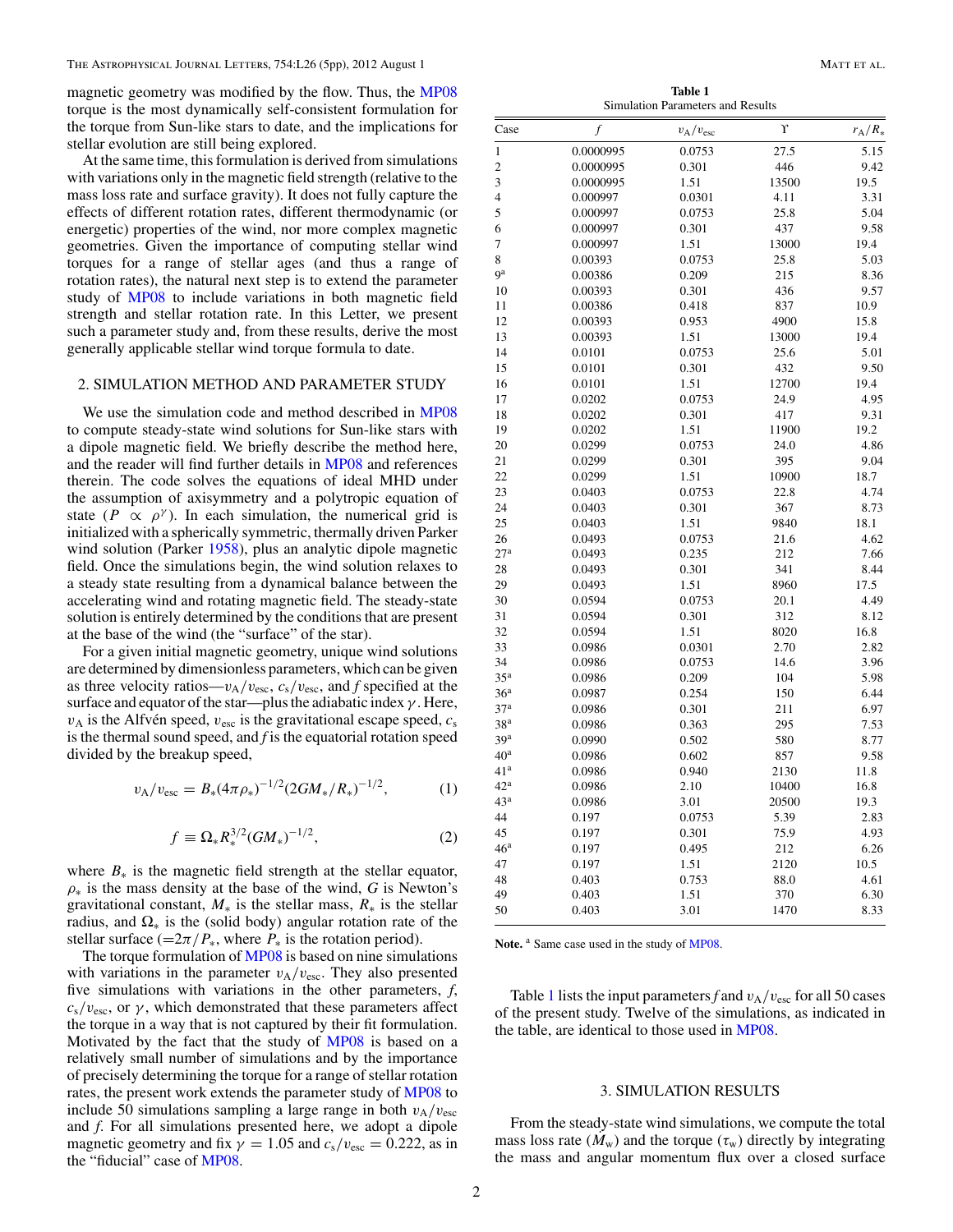<span id="page-2-0"></span>

**Figure 1.** Parameter space explored. Each point represents a single stellar wind simulation. Symbols are as follows: asterisks represent cases with  $f \lesssim 0.02$ , circles are for  $f \approx 0.03$  and 0.4, triangles are for  $f \approx 0.04$ , pluses are for  $f \approx 0.05$ , squares are for  $f \approx 0.06$ , diamonds are for  $f \approx 0.1$ , and  $\times$ 's are for  $f \approx 0.2$ .

(A color version of this figure is available in the online journal.)

containing the star. Table [1](#page-1-0) lists the value of

$$
\Upsilon \equiv \frac{B_*^2 R_*^2}{\dot{M}_w v_{\text{esc}}} \tag{3}
$$

for each case. The quantity  $\Upsilon$  is a dimensionless way of expressing the (inverse) mass loss rate resulting from the simulations, it is physically related to the simulation parameter  $(v_A/v_{\rm esc})^2$ , and it is similar to the "magnetic confinement parameter" of Ud-Doula & Owocki [\(2002;](#page-4-0) Ud-Doula et al. [2008,](#page-4-0)  $2009$ ). In the following analysis, we treat  $\Upsilon$  as an independent variable of the simulations, even though it is a *result* of the simulations. We prefer to work with  $\Upsilon$ , as it contains the more observable/predictable quantity  $M_w$ , as opposed to  $v_A/v_{esc}$ , for which one must specify the density at the base of the corona *ρ*<sup>∗</sup> (see Equation [\(1\)](#page-1-0)). Furthermore, for a given value of  $\rho_{*}$ , the mass loss rate depends sensitively on the values of  $c_s/v_{\text{esc}}$  and  $\gamma$  (see [MP08\)](#page-4-0), as well as the particular choice of boundary conditions, which we hold fixed in all simulations. Thus, the consideration of Υ as a controlling parameter (instead of  $v_A/v_{\text{esc}}$ ) significantly mitigates the influence of  $c_s/v_{\text{esc}}, \gamma$ , and boundary condition choices in the resulting torque formulation.

Figure 1 illustrates the range of parameter space, in terms of *f* and ϒ, spanned by all 50 simulations. Each symbol in the plot corresponds to a simulation listed in Table [1,](#page-1-0) and the different symbol styles highlight different ranges of spin rates. The asterisks are for cases in the slow rotator regime, where the rotation has a negligible influence on the wind dynamics. The remaining symbols represent cases in which rotation affects the speed and collimation, and consequently the efficiency of angular momentum loss, in the flow. For reference, the appropriate values for the solar wind are  $f \approx 0.004$  and Y within a possible range of  $\sim$ 10<sup>2</sup>–10<sup>3</sup> (e.g., for  $\dot{M}_w$  ≈ 2 × 10<sup>-14</sup>  $M_\odot$  yr<sup>-1</sup> and an equatorial dipole field strength of 1–5 G).

In order to express the resulting torques in a useful and general way, we consider the following. In a steady-state wind, under the assumptions of ideal MHD, the specific angular momentum extracted from the star is equal to  $\Omega_* r_A^2$  (e.g., Weber & Davis [1967\)](#page-4-0), where  $r_A$  is the "Alfvén radius," the cylindrical radial location where the wind velocity equals the local Alfven speed. In a three-dimensional flow, the net torque on the star can be



Figure 2. Alfvén radius (Equation (5)) vs. Y. The symbols have the same meaning as in Figure 1. Dotted lines show the fit function (Equations  $(6)$  and  $(7)$ ) for  $f = 0.001, 0.1, 0.2,$  and 0.4, from top to bottom, which approximately correspond to a few of the rotation rates used in the parameter study. (A color version of this figure is available in the online journal.)

written as

$$
\tau_{\rm w} = \dot{M}_{\rm w} \Omega_{\rm *} r_{\rm A}^2,\tag{4}
$$

where  $r_A^2$  is an average value (Washimi & Shibata [1993\)](#page-4-0). From the simulations, we compute  $\tau_w$  and  $M_w$  directly, so we use Equation  $(4)$  to define the dimensionless Alfven radius as

$$
\frac{r_{\rm A}}{R_*} \equiv \left(\frac{\tau_{\rm w}}{\dot{M}_{\rm w}\Omega_* R_*^2}\right)^{1/2},\tag{5}
$$

which thus represents the square root of the dimensionless torque and is unique for a given set of dimensionless simulation parameters. Table [1](#page-1-0) lists the resulting values of  $r_A/R_*$  for each case.

### 4. NEW TORQUE FORMULATION

Figure 2 shows the value of the dimensionless Alfven radius versus ϒ for the entire parameter study. The study of [MP08](#page-4-0) found that the dimensionless Alfvén radius was well represented by a single power law in ϒ, for all cases with the same spin rate. In other words, nine simulations in [MP08](#page-4-0) were fit by  $r_A/R_* = K\Upsilon^m$ , where *K* and *m* were dimensionless fit parameters. In Figure 2, it is evident that the effect of rotation is to modify the value of  $K$ , but not to significantly affect the exponent *m* (represented by the slope in the log–log plot). Thus, we are able to fit the 50 simulations here, having variations in both ϒ and *f*, with only one additional free parameter. Specifically, we find that all of the data are well fit by the function

$$
\frac{r_{A}}{R_{*}} = K_{1} \left[ \frac{\Upsilon}{\left(K_{2}^{2} + 0.5 f^{2}\right)^{1/2}} \right]^{m}, \tag{6}
$$

where  $K_1$ ,  $K_2$ , and *m* are dimensionless fit constants. The best-fit values give

$$
K_1 = 1.30,
$$
  $K_2 = 0.0506,$   $m = 0.2177.$  (7)

These values differ only by a few percent from the equivalent fit parameters of [MP08](#page-4-0) (*m* and *K*) but should be considered to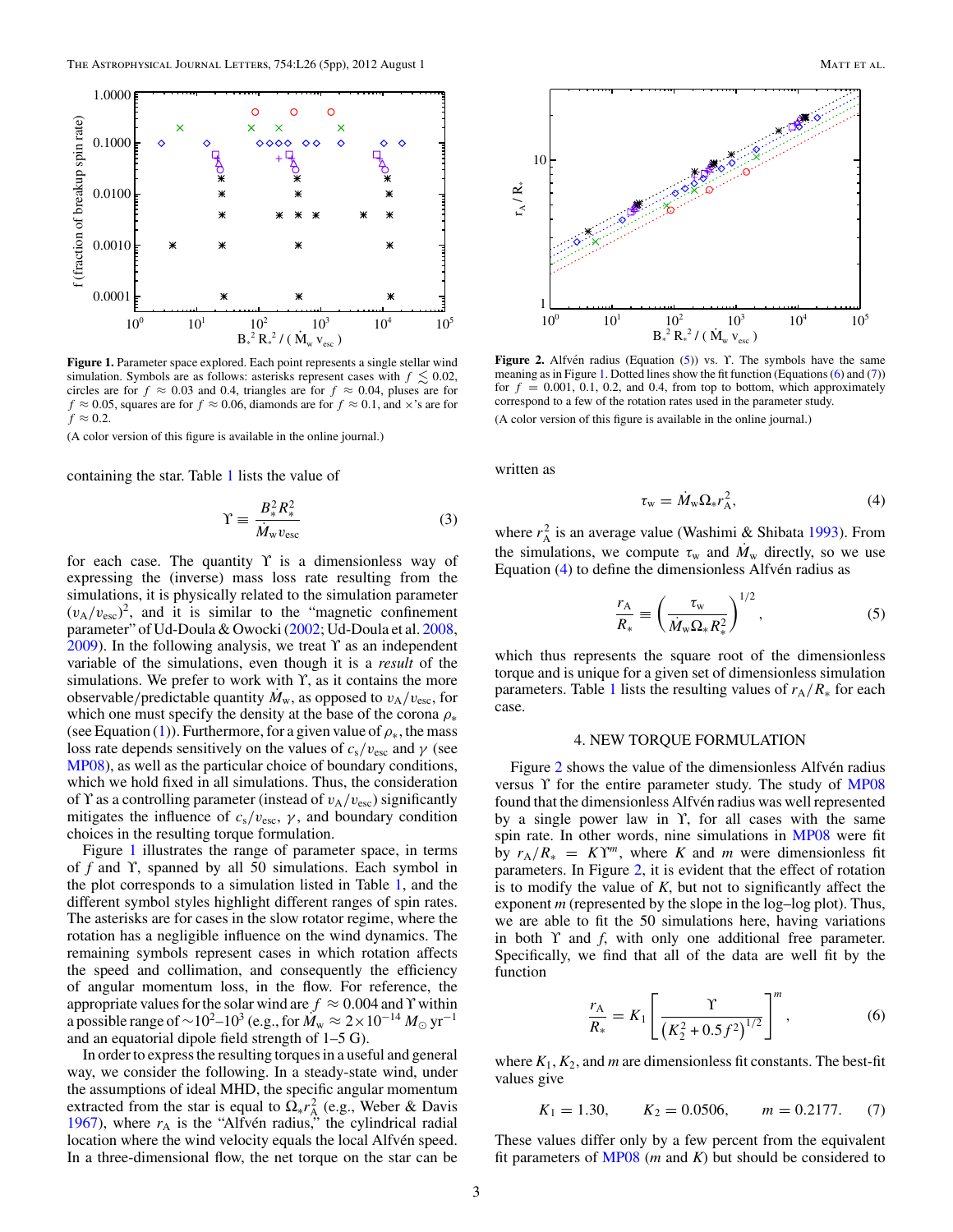

**Figure 3.** Dimensionless Alfvén radius times <sup>γ−*m*</sup> vs. *f*. This figure demonstrates the dependence of the Alfvén radius on the stellar spin rate, for a fixed value of ϒ. The symbols have the same meaning as Figure [1,](#page-2-0) and the dotted line shows the fit function (Equations  $(6)$  and  $(7)$ ).

(A color version of this figure is available in the online journal.)

be more precise here, due to the larger number of simulations fit. Also, the functional form of Equation [\(6\)](#page-2-0) simultaneously quantifies the effect of the wind magnetization  $(Y)$  and the spin rate  $(f)$  on the effective Alfvén radius. The dotted lines in Figure [2](#page-2-0) show Equation [\(6\)](#page-2-0) for four different values of  $f =$ 0.001, 0.1, 0.2, and 0.4 and using the best-fit values [\(7\)](#page-2-0). Each dotted line goes through the symbols that represent simulations with corresponding spin rates, illustrating how well Equation [\(6\)](#page-2-0) fits the simulation results.

One can understand the functional form of Equation [\(6\)](#page-2-0) as follows. The most important factor for determining the Alfvén radius is the strength of the magnetic field compared to the inertia in the flow, ϒ. The MHD simulations self-consistently capture how the wind accelerates, how the magnetic field strength varies with distance from the star, and how much of the total surface magnetic flux will participate in the wind (the remaining flux exists as closed magnetic loops). The fit values of *K*<sup>1</sup> and *m* quantify how these processes depend upon the value of ϒ, for a fixed rotation rate.

For different rotation rates, the Alfvén radius may be modified further because rotation can act as an additional wind driving component. When the stellar rotation is very slow, the rotation has a negligible effect on the wind driving. However, for fast rotation, magnetocentrifugal effects increase the wind velocity. In order to quantify this effect, one can think of the wind speed as being proportional to a rotation-modified speed,

$$
v_{\text{mod}}^2 = K_2^2 v_{\text{esc}}^2 + \Omega_*^2 R_*^2 = v_{\text{esc}}^2 (K_2^2 + 0.5 f^2). \tag{8}
$$

In this sense, Equation  $(6)$  is equivalent to the Alfvén radius being a simple power law in Equation [\(3\)](#page-2-0), but with the factor of  $v_{\text{esc}}$  being replaced by  $v_{\text{mod}}$ . The dimensionless factor  $K_2$  determines at what spin rate the stellar rotation becomes dynamically important for the wind.

The effect of the stellar spin rate on the Alfvén radius (for a fixed value of  $\Upsilon$ ) is best illustrated by Figure 3. It is clear that when the spin rate is below a few percent of the breakup rate, the Alfvén radius is independent of spin rate. Faster rotation decreases the Alfvén radius. For the fastest spin rates in the parameter study ( $f \approx 0.4$ ), the Alfvén radius is decreased by a factor of approximately 30%, relative to the slowly rotating



Figure 4. Dimensionless Alfvén radius vs. the quantities in square brackets in Equation  $(6)$ . This figure demonstrates the dependence of the Alfvén radius on Y, for a fixed stellar spin rate. The symbols have the same meaning as Figure [1,](#page-2-0) and the dotted line shows the fit function (Equations  $(6)$  and  $(7)$ ). (A color version of this figure is available in the online journal.)

regime. This corresponds to a factor of approximately 2 in the torque  $(\tau_w \propto r_A^2)$ .

Figure  $4$  shows the power-law dependence of the Alfvén radius on ϒ, for a fixed value of *f*. It is remarkable how well Equation  $(6)$  fits the dimensionless Alfvén radii determined from all 50 simulations. As can be seen in Figures [2–](#page-2-0)4, all data points lie within a few percent (the biggest outlier is off by 4%) of the fit function. This reflects the precision of the simulation method in determining the values of  $r_A/R_*$  and Y.

By combining Equations  $(2)$ ,  $(3)$ ,  $(5)$ , and  $(6)$ , the torque on the star, due to the stellar wind, can be written as

$$
\tau_{\rm w} = K_1^2 B_*^{4m} \dot{M}_{\rm w}^{1-2m} R_*^{4m+2} \frac{\Omega_*}{\left(K_2^2 v_{\rm esc}^2 + \Omega_*^2 R_*^2\right)^m}
$$
\n
$$
= \frac{K_1^2}{\sqrt{2}} B_*^{4m} \dot{M}_{\rm w}^{1-2m} R_*^{4m+1} v_{\rm esc}^{1-2m} \frac{f}{\left(K_2^2 + 0.5 f^2\right)^m}
$$
\n
$$
= \frac{K_1^2}{(2G)^m} B_*^{4m} \dot{M}_{\rm w}^{1-2m} \frac{R_*^{5m+2}}{M_*^m} \frac{\Omega_*}{\left(K_2^2 + 0.5 f^2\right)^m},\tag{9}
$$

where we have listed three different equivalent forms for convenience. This formula is suitable for studies of the evolution of stellar angular momentum.

### 5. DISCUSSION

The torque formulation presented here differs significantly from analytic prescriptions that have been widely used. Of particular note, the preferred model of Kawaler [\(1988\)](#page-4-0) results in a power-law dependence of the Alfvén radius on Υ, with a power-law exponent of 0.5. In the present work, we find this exponent is approximately 0.22, which results in a significantly different dependence of the torque on all stellar parameters. A comparable exponent of between 0.2 and 0.25 was found in solar-like wind simulations of Washimi & Shibata [\(1993\)](#page-4-0) and Pinto et al. [\(2011\)](#page-4-0), and Ud-Doula et al. [\(2009\)](#page-4-0) found a similar exponent of 0.25 in simulations of radiation-driven winds from massive stars. The reasons and implications for  $m \approx 0.2{\text -}0.25$ , compared to the analytic work, were discussed in [MP08.](#page-4-0)

We have determined the effect of the stellar rotation rate on the Alfvén radius. As evident in Figure  $3$ , there is a slow magnetic